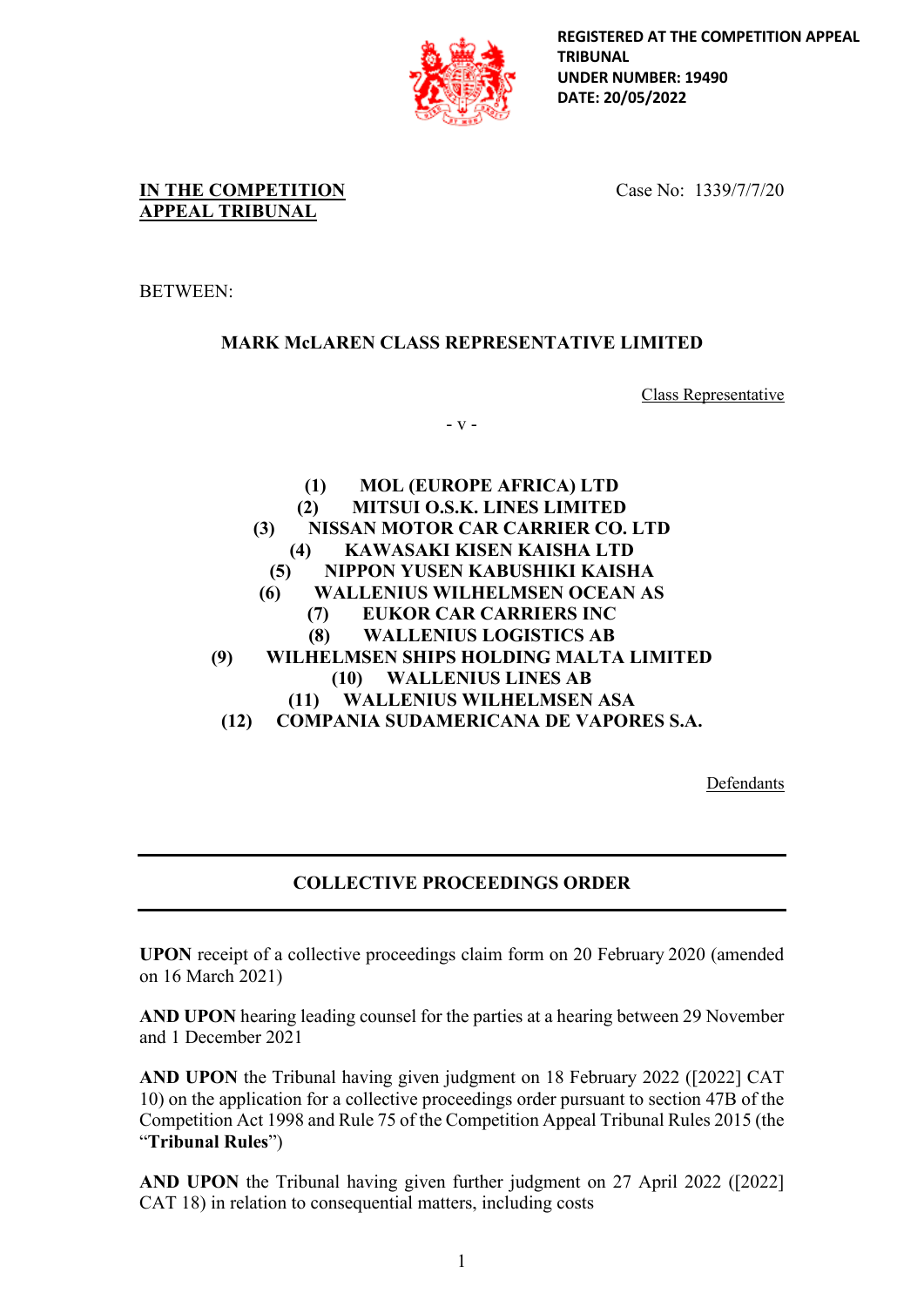### **IT IS ORDERED THAT:**

## **Authorisation of class representative and certification of the claims eligible for inclusion in collective proceedings**

- 1. Pursuant to section 47B of the Competition Act 1998 and Rules 77 and 80 of the Tribunal Rules, Mark McLaren Class Representative Limited shall be authorised to act as class representative to continue collective proceedings on an opt-out basis (the "**Class Representative**").
- 2. The Class Representative's address for service shall be c/o Scott+Scott UK LLP, St. Bartholomew House, 90-94 Fleet Street, London, EC4Y 1DH (Attention: Belinda Hollway).
- 3. The claims certified to be combined in the collective proceedings, pursuant to section 47B of the Competition Act 1998 and Rules 79 and 80 of the Tribunal Rules, are claims for loss and damages suffered by the Class (as defined below), as a result of an infringement of competition law determined in the settlement decision adopted by the European Commission on 21 February 2018, in Case AT.40009 – Maritime Car Carriers.

## **The Class**

4. The class shall be defined as follows (hereafter the "**Class**" and the "**Class Definition**"):

"All Persons (other than Excluded Persons) who during the period 18 October 2006 to 6 September 2015 either Purchased or Financed, in the United Kingdom, a New Vehicle or a New Lease Vehicle, other than a New Vehicle or New Lease Vehicle produced by an Excluded Brand or, in the event such a Person has died on or after 20 February 2020, their Personal Representative.

For these purposes:

*Cars* means motorised four wheel vehicles including people carriers, 4x4s and SUVs, and all motorised passenger carrying vehicles that can carry no more than eight passengers (excluding the driver).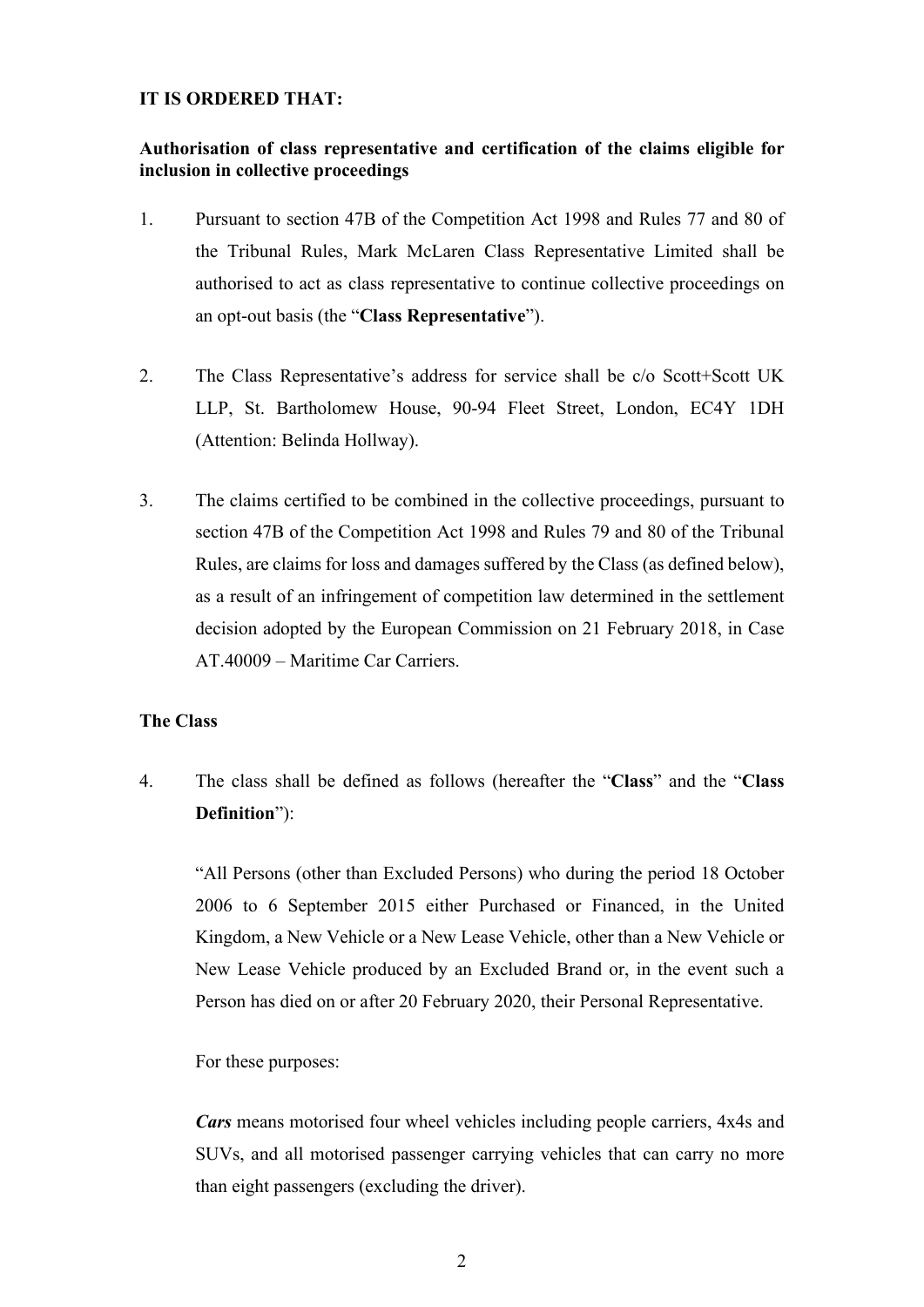*Contract Hire Arrangement* means a lease agreement under which the lessee pays a deposit followed by a fixed monthly amount for the use of a vehicle, and where, at the end of the term the lessee returns the vehicle to the lessor.

*Excluded Brands / Manufacturers* means Abarth; Aixam; Alfa Romeo; Aston Martin; Audi; Bentley; Daimler; DS; Ferrari; Fiat; Fuso; Iveco; Jaguar; KTM; Lamborghini; Land Rover; LDV; Lotus; Maserati; Maybach; Mia; Microcar; Mini; Morgan; Opel; Piaggio; Porsche; Renault Trucks; Rolls-Royce; Rover MG; Saab; Santana; Seat; Skoda; Smart; and Volvo.

### *Excluded Persons* means:

- (a) Addressees of the European Commission decision in Case AT.40009 Maritime Car Carriers, their subsidiaries, holding companies, subsidiaries of those holding companies, and any entity in which any of the addressees has a controlling interest;
- (b) Officers, directors or employees of any of the companies referred to in (a) above, at any time since 18 October 2006;
- (c) All members of the Class Representative's and Defendants' legal teams and all experts or professional advisers instructed by them in these proceedings;
- (d) All members of the Tribunal panel assigned to these proceedings and any judge hearing any appeal in these proceedings;
- (e) Any legal person that is recorded as dissolved on the register of companies kept by Companies House; and
- (f) Any natural person who died before 20 February 2020.

*First Registered Keeper* means the Person recorded as such on the V5C Registration Form issued by the Driver Vehicle Licensing Agency in respect of a given vehicle.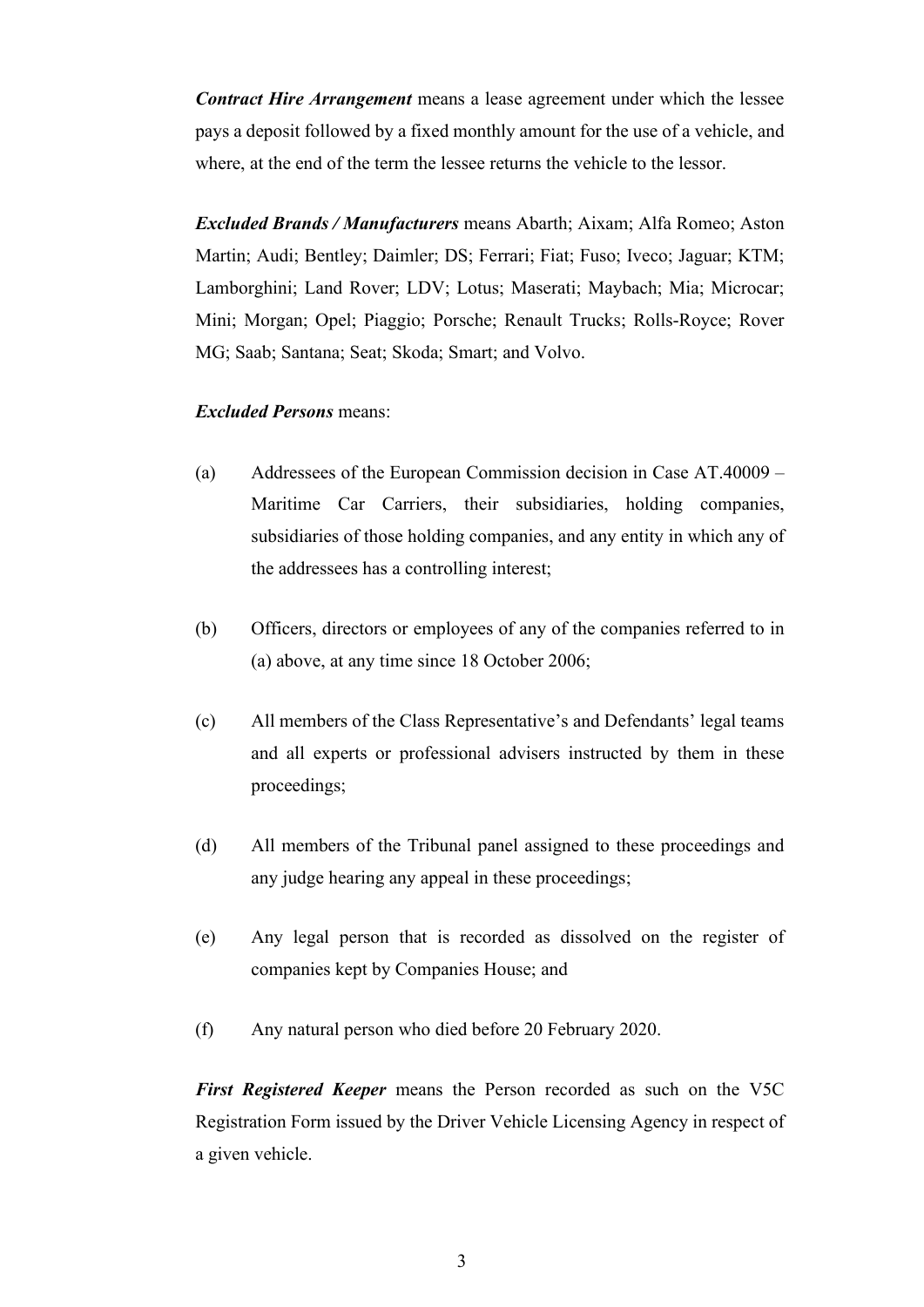*Hire Purchase Arrangement* means a loan for the full cost of a vehicle, repaid by way of a deposit and then fixed monthly payments over an agreed time period, at the end of which the purchaser becomes the legal owner of the vehicle.

*Light and Medium Commercial Vehicles* means motorised four wheel vehicles constructed for transporting goods with a gross weight of less than six tonnes.

*New Lease Vehicle* means all Cars and Light and Medium Commercial Vehicles under a Contract Hire Arrangement by the First Registered Keeper (the lessor) to a lessee.

*New Vehicle* means all Cars and Light and Medium Commercial Vehicles of which the purchaser, or a Related Third Party, was the First Registered Keeper.

*Personal Contract Purchase* (or *PCP*) *Arrangement* means a loan for the difference between the price of a new vehicle and its predicted value at the end of the loan agreement where, at the end of the loan term, the purchaser can choose to: (i) trade the vehicle in; (ii) return the vehicle to the seller and make no further payment; or (iii) pay a final payment corresponding to the resale price of the vehicle and keep it.

*Personal Representative* means the executor or administrator of an estate.

*Persons* means all persons, whether legal or natural.

#### *Purchased or Financed in the United Kingdom* means:

- (a) purchased a New Vehicle outright that was first registered in the United Kingdom with the Driver and Vehicle Licensing Agency as a new vehicle, save where such purchase was made for the purposes of providing vehicle finance services;
- (b) purchased a New Vehicle that was first registered in the United Kingdom with the Driver and Vehicle Licensing Agency as a new vehicle using a Hire Purchase Arrangement;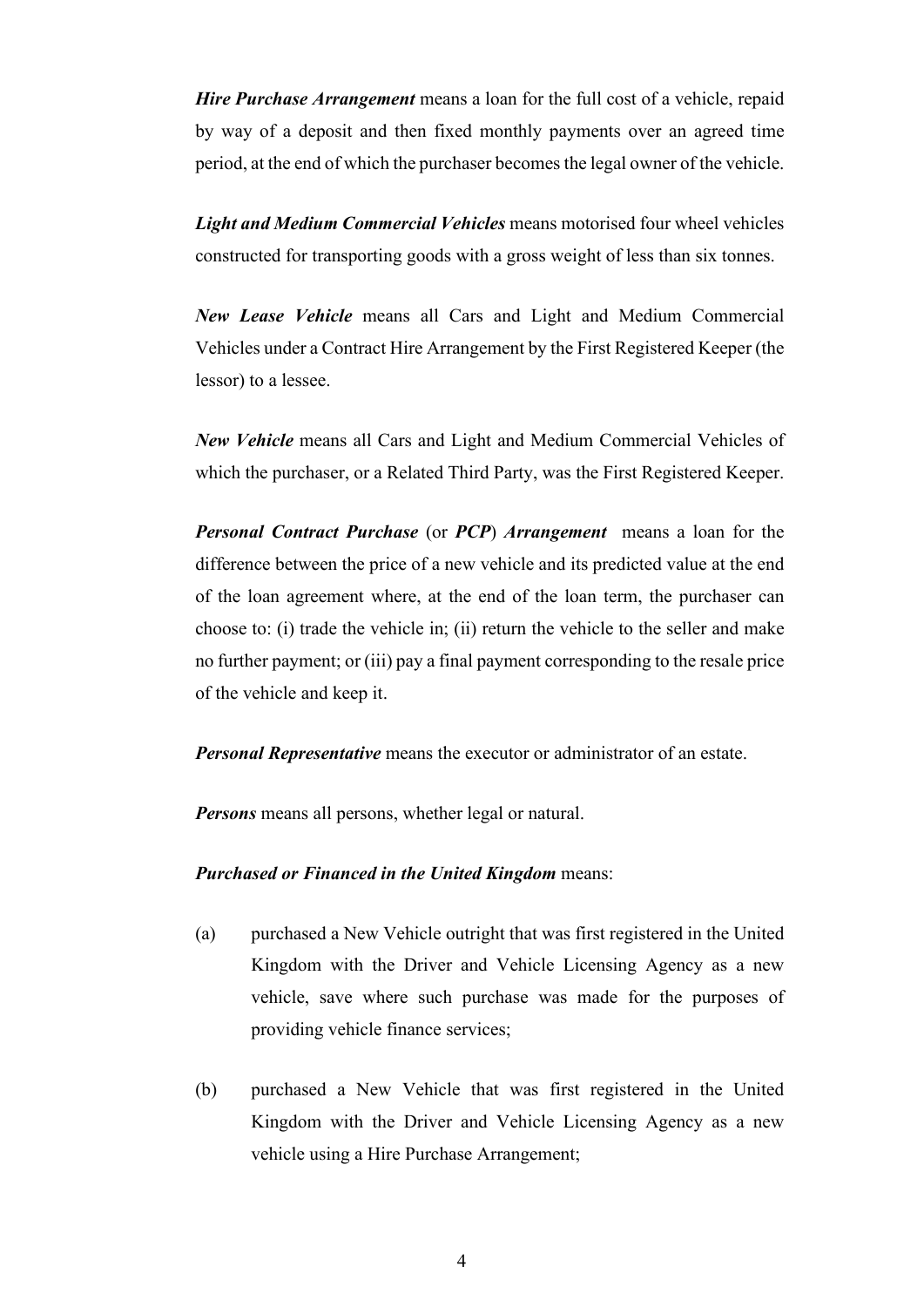- (c) purchased a New Vehicle that was first registered in the United Kingdom with the Driver and Vehicle Licensing Agency as a new vehicle using a Personal Contract Purchase (PCP) Arrangement; or
- (d) was the lessee of a New Lease Vehicle that was first registered in the United Kingdom with the Driver and Vehicle Licensing Agency as a new vehicle on a Contract Hire Arrangement.

*Related Third Party* means a person whom the outright purchaser of a New Vehicle, the purchaser of a New Vehicle under a Hire Purchase Agreement or the purchaser of a New Vehicle under a Personal Contract Purchase Arrangement decides will be registered as the First Registered Keeper of the New Vehicle in question, for any reason."

## **Opting out**

5. Persons satisfying the Class Definition who are domiciled within the UK on 20 May 2022 may opt out of the proceedings by email or by post to either of the following addresses: optout@cardeliverycharges.com or Car Delivery Charges, PO Box 13260, BRAINTREE, CM7 0PL. Instructions are available at www.cardeliverycharges.com. Notice of an intention to opt out must be received by 12 August 2022 to be effective.

## **Opting in**

6. Persons satisfying the Class Definition who are domiciled outside of the UK on 20 May 2022 may opt in to the proceedings either via the website, by email or by post to either of the following addresses: optin@cardeliverycharges.com or Car Delivery Charges, PO Box 13260, BRAINTREE, CM7 0PL. Instructions are available at www.cardeliverycharges.com. Notice of an intention to opt in must be received by 12 August 2022 to be effective.

## **Notification**

7. The Class Representative is to publicise this order in accordance with Rule 81 of the Tribunal's Rules. It shall be publicised using the Notice approved by the